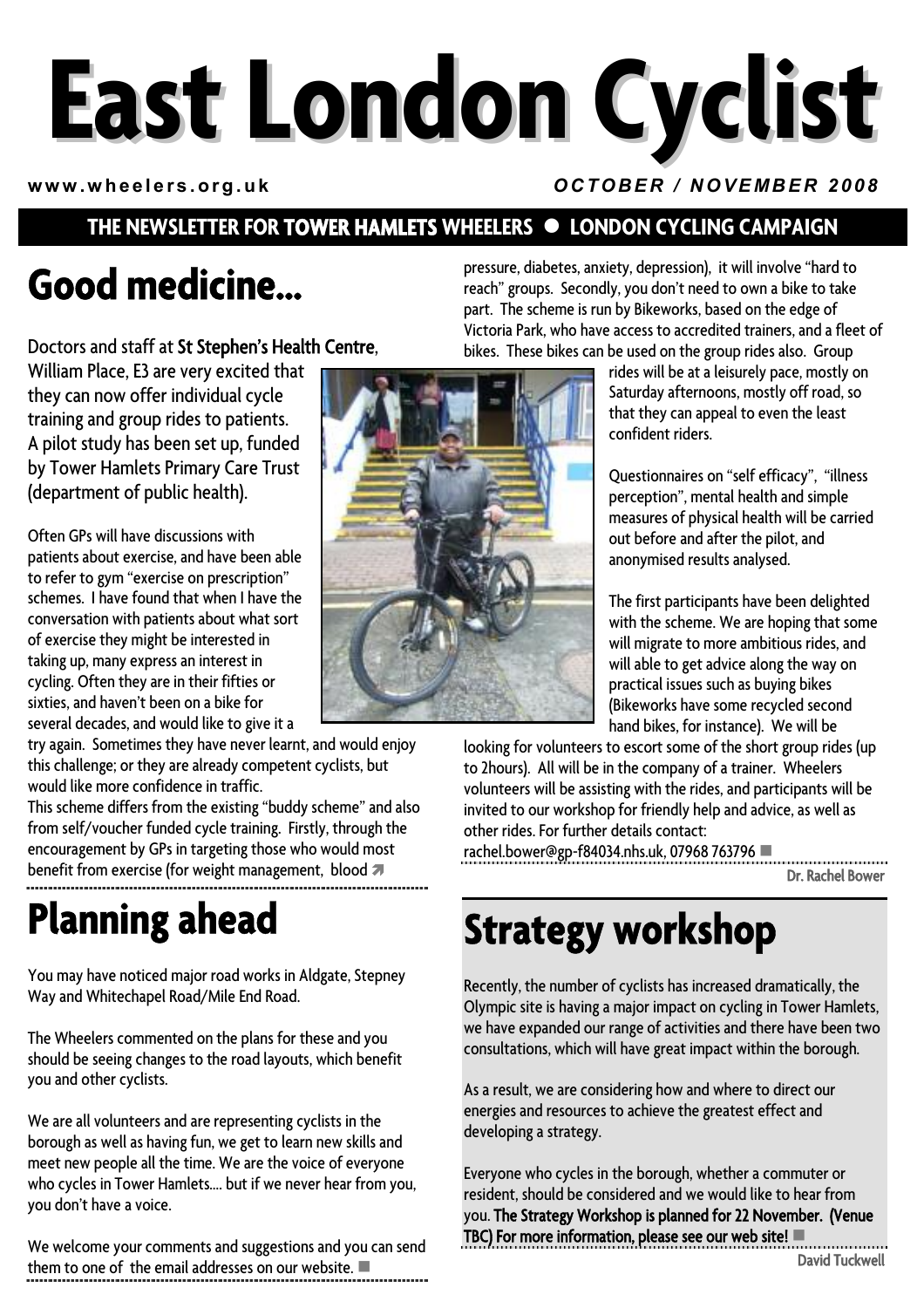## **Jam Factory Ride**

Congratulations to those who did the Dunwich Dynamo. Wheelers went to the Tiptree jam factory instead. The cream tea was fantastic, I tell you, huge scones and of course there was the jam. James Bond used to name-drop Little Scarlet (strawberry) jam, along with all the other loads of product placements. Ian Fleming must have gotten cases of it for years.

There was a quick wade around in the ocean at West Mersea with the jellyfish, as well as a cafe that serves 2 egg sandwiches (a welcome technological innovation from the normal 1 egg ones) and huge helpings of chips.

We didn't get trapped on Mersea Island after all, but if we had, the Essex boys zipping around on their jet skis could have

rescued us. Tollesbury was quaint with the flooded road. And we got 2 minutes of rain and were forced to hide out under a boat. Somebody needs to organize a ride back to try out the pool. It is posted that they have a very strict limit of 1000 people in the pool, we need to try and get 1001 in there to see what happens. Personally, I don't think you can fit more than 960 people in there.



And the jam factory, having taken home the rhubarb ginger jam, I can recommend it. I'm still trying to figure out how that strange tricycle in the museum works. For a factory, it was a pretty decent museum. Of course, I was probably totally on a sugar and cream high at that point from the cream tea.

Thanks to all that I pumped for information about travel across Russia, China, etc. All has been assimilated and incorporated into the round the world travel plan.

…And that was the last ride report we'll be getting from Kerry, as he and Che are now well into their round the world trip, ending up in Australia where they'll be settling down. A big thank you to Kerry for providing so many reports and photo commentaries of our rides over the past few years, as well as taking his turn to lead some himself. No doubt they've tempted others to come along and experience a ride other than their commute for the first time, which is what it's all about – Owen.

Ride reports: http://www.wheelers.org.uk/rides Kerry's travel blog: http://mothlight.blogspot.com/ Kerry Nice / Owen Pearson

# **C Charge Consultation**

Transport for London are currently running a consultation exercise about the future of the West London congestion charge. We're not in the area affected, but we believe in the principle of discouraging unnecessary car use. If you agree, go to:

www.tfl.gov.uk/tfl/roadusers/congestioncharging/westernextension and register your views. The consultation closes on 5/10/2008.

# **Support local independent bike shops**

Recently I needed to replace a bolt on my eight-year old bicycle because the thread had stripped. I visited my local cycle shop, which was one of a large chain, only to be advised that they didn't stock individual nuts and bolts, but could offer a complete brake assembly instead. I wasn't surprised, but was disappointed by a solution that involved throwing away a perfectly good piece of equipment for the sake of one tiny component - we're trying to do sustainable, low-impact, low-cost transport here, but I don't think much of the cycle retail industry is helping. Actually, I was a little surprised that they didn't recommend a complete new bike - much better for their margins. Fortunately, a smaller, less smart, but much more helpful independent retailer (also located in Tower Hamlets) came to the rescue, and I was back on the road for 50 pence. Support your local independent cycle shops - that way they'll be there when you need them.

Dave Allison

### **Rain man…**

People often ask, "What happens if it rains when you're on your bike?" and my answer is.. "Well… I generally get wet!." I always carry a waterproof jacket in my pannier in case it rains or gets cold. If the weather looks really bad, or particularly if I'm wearing trousers, [I think he means he usually wears shorts… but we're not sure…. Ed.] I may take waterproof trousers and possibly overshoes.

My bike has mudguards, I've never seen the advantage of not having them when cycling around town as they keep my bottom half dry even without waterproof clothing on.

As I'm based in an office, I keep a spare pair of shoes, socks, trousers and underpants in a draw just in case I get very wet on my way in. Staying in wet clothes is very unpleasant. If you have a benevolent employer, they may be prepared to install a shower and changing facilities for cyclists and runners, where you may be able to dry your clothes.

Of course, this article will no longer be relevant by the time this newsletter goes out, as it'll have stopped raining and we'll be into the Indian Summer, he says ever the optimist.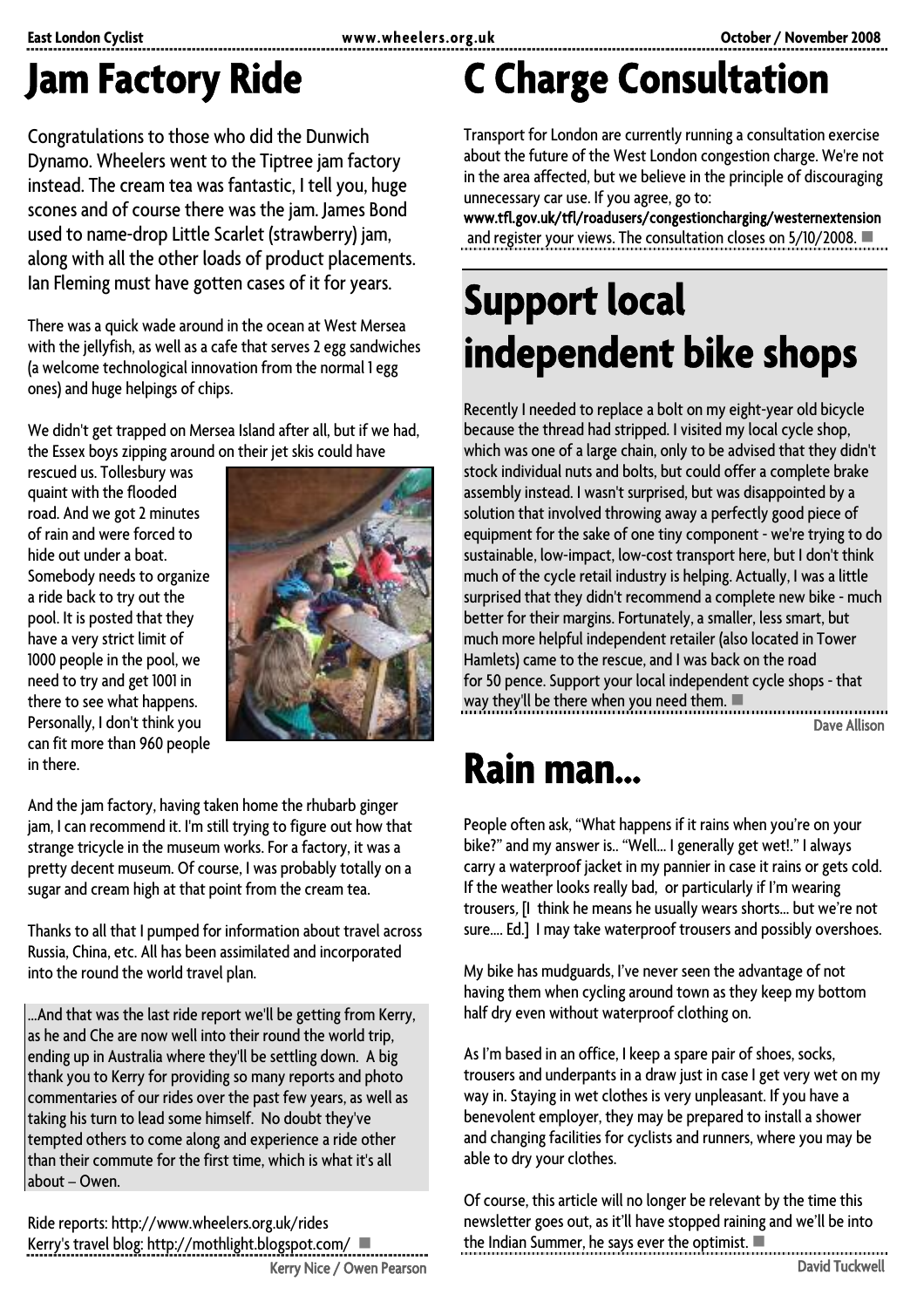# **Closing paths**

When new buildings grew out of the old docklands, planning authorities took as much care as they could, to make the created space as inclusive as possible, bless them. Such a policy was employed at Limehouse Basin where, although privately owned, the council insisted the public should have access around the whole of the old dock. Developers were required to build in paths so that anyone can cycle or walk around the whole circumference of the new Marina.

Now, one of the residential blocks has applied to the planners to close off a path on the north side of the Basin with large black iron gates, locked at night. The application was refused in February after cyclists and others lodged successful objections.

The proposers, the management company of Basin Approach, have made an appeal to the Inspectorate of Planning. This is not the first time such a fight has been launched for the closure of one of these paths at this location. They have all failed thank goodness. To allow such a closure would set a precedent and before long whole routes would be disappearing all over Docklands. Your campaigning and support to maintain the freedom to cycle and walk is vital. To help squash this appeal please send three copies of your letter to the Planning Inspectorate. The letter should include the reference number, your name and address and your objections.

The original application was turned down on two grounds because:

- 1. "It would restrict full public access resulting in an unacceptable form of development that would fail to achieve an inclusive and permeable environment and would create an unacceptable level of segregation. Contrary to various policy decisions.
- 2. The gates by virtue of the position and design would be visually intrusive…an inappropriate form of development…. impression of a gated community…. fail to contribute to the permeability of the urban environment…."

There are underlying future issues that may reasonably be envisaged: Precedent setting; Safety around the waters edge; forgetting to open the gates at agreed times; reliance on the security patrols to administer the opening/closing, lack of proper signage; keeping youths out of the area at night where they sometimes gather to socialise out of parental view; not to mention the reduction in cycling and walking provision.

The Inspectorate ref is APP/E5900/A/08/2083059/WF The address to send your 3 copies is: The Planning Inspectorate, 3/07 Kite Wing, Temple Quay House, 2 The Square, Temple Quay, Bristol, BS1 6PN before 29th September 2008. .................... Ralph Withers **Green CRISP - Tower Hill to Limehouse Cut** 

Wheelers recently participated in a Green CRISP for the route from Tower Hill to Limehouse Cut. CRISP stands for Cycle Route Inspection and Stakeholder Plan, and past CRISPs have generally been about on road cycling. This one was a "green" CRISP covering a largely off road, or "Greenway" route, but applying similar principles – the aim was to "to undertake a review of existing conditions for cyclists, and walking where appropriate, giving consideration to any constraints, problems or indeed opportunities to improve facilities". This particular route is also considered to be relevant for travel to the **Olympics** 

Greenways do present some different issues to on road routes they are also very much for pedestrians and not all pedestrians welcome bicycles on off road routes (and having seen the behaviour of some cyclists you can see why!). The proposals then have to be a compromise between providing optimum facilities for cyclists and preserving the "leisure" nature of the route. I enjoy cycling this route when I am not in a hurry and I would like to keep it that way, not see it become a super fast commuter run.

For those not familiar with this route, it begins at the junction of St Katherine's Way, Tower Bridge Approach and East Smithfield, following through St Katherine's Dock, then via Hermitage Basin, the Ornamental Canal, Shadwell Basin, King Edward Memorial Park, the Thames Path and Narrow Street to Limehouse Basin.

The CRISP report makes a number of recommendations but the main ones that will be of interest are I think:

- 1. Provision of good quality cycle parking St Katharine's Dock
- 2. Creation of some smooth cycle channels along the St Katherine's way cobbles.
- 3. Improved crossing at Glamis Road (east end of Shadwell Basin)
- 4. Creation of a shared use cycle route along the south side of The Highway between Glamis Road and Spert St (to be used when the riverside park is closed at night)
- 5. Allowing two way cycling along Narrow Street between Spert St and Horseferry Rd (which will also be useful to those following the East-West NCN+ route along Cable St)
- 6. General improvement in signing.

Caroline Fenton

#### **Top 'O The Morning….**

Any users of the Victoria Park to River Lee route might have noticed that finally the ramp down beside the "Top O The Morning" pub to the canal is available for use, no longer gated against the public. Sustrans have been working on this one (it's part of NCN route 1) for many years and so it's great it's finally done…. It just shows that persistence does pay off.  $\blacksquare$